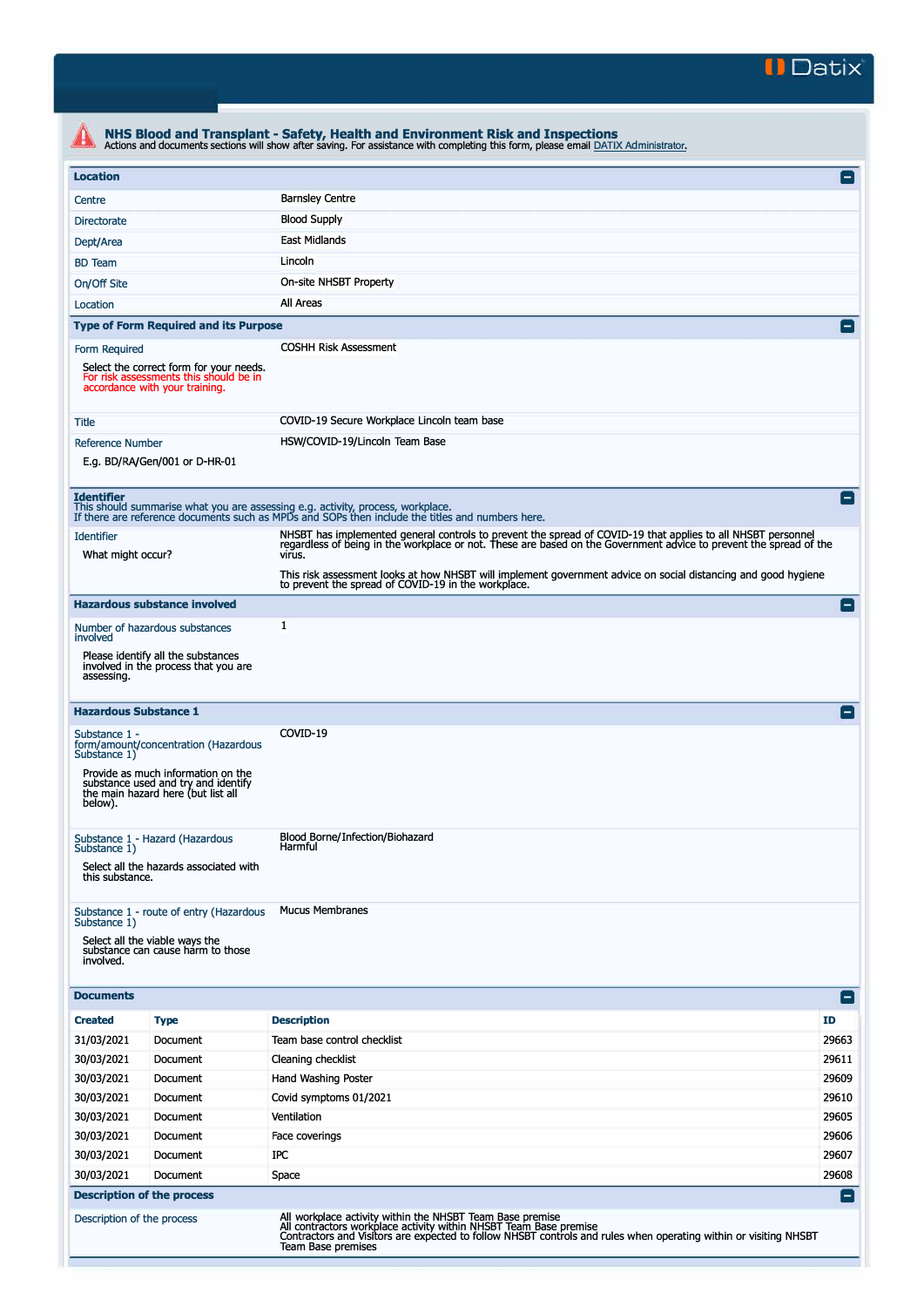## Frequency/duration of exposure and who is affected?

| Frequency/duration of exposure and who<br>is affected? (Frequency/duration of<br>exposure and who is affected?) | All employees, contractors and visitors can be affected<br>Believed to be transmitted through:<br>contact with respiratory droplets generated by coughing and sneezing<br>contact with contaminated surfaces<br>aerosol generating procedures as well as contact with infected surfaces |
|-----------------------------------------------------------------------------------------------------------------|-----------------------------------------------------------------------------------------------------------------------------------------------------------------------------------------------------------------------------------------------------------------------------------------|

e

e

 $\blacksquare$ 

 $\blacksquare$ 

Inherent Risk Grading<br>Inherent risk is an evaluation of the damage that could occur assuming there are no controls are in place or there is catastrophic failure of the controls. It is<br>completed for the activity / assessmen

| <b>Inherent Risk</b>                                       |                       | Impact            |                      |            |                              |              |  |
|------------------------------------------------------------|-----------------------|-------------------|----------------------|------------|------------------------------|--------------|--|
| Red-Extreme<br>Orange-High<br>Yellow-Moderate<br>Green-Low | <b>Likelihood</b>     | <b>Negligible</b> | <b>Minor</b>         | Moderate   | Major                        | Catastrophic |  |
|                                                            | <b>Almost Certain</b> | $\circ$           | $\bullet$            | $\bullet$  | $\bullet$                    | $\bullet$    |  |
|                                                            | Likely                | $\bigcirc$        | $\bullet$            | $\bullet$  | $\bullet$                    | $\bullet$    |  |
|                                                            | <b>Possible</b>       | $\bullet$         | $\overline{O}$       | $\bullet$  | $\bullet$                    | $\bullet$    |  |
|                                                            | <b>Unlikely</b>       | $\bullet$         | $\circ$              | $\bigcirc$ | $\bullet$                    | $\bullet$    |  |
|                                                            | Rare                  | $\bullet$         | $\bullet$            | $\bullet$  | $\circ$                      | $\bigcirc$   |  |
|                                                            |                       |                   | Rating (initial): 16 |            | <b>Risk level (initial):</b> |              |  |
|                                                            |                       | Extreme           |                      |            |                              |              |  |

**Controls in place**<br>Best practice is to directly link the controls to the hazards they are reducing and to list them in order of preference according to the hierarchy of control i.e.<br>eliminate, substitute, engineering cont

| Controls in place                                                                                                           | Local controls outlined below:                                                                                                                                                                                                                                                                                                                                                                                                                                                                                                                                                                                                                                                                                                                                                                                                                                                                                                                                                                                                                                                                                                                                                                                                       |
|-----------------------------------------------------------------------------------------------------------------------------|--------------------------------------------------------------------------------------------------------------------------------------------------------------------------------------------------------------------------------------------------------------------------------------------------------------------------------------------------------------------------------------------------------------------------------------------------------------------------------------------------------------------------------------------------------------------------------------------------------------------------------------------------------------------------------------------------------------------------------------------------------------------------------------------------------------------------------------------------------------------------------------------------------------------------------------------------------------------------------------------------------------------------------------------------------------------------------------------------------------------------------------------------------------------------------------------------------------------------------------|
| E.G. "Gloves available to wear-YES"<br>For COSHH assessments please<br>consider other controls e.g. Health<br>Surveillance. | Colleagues know not report for work if showing any symptoms of COVID-19 symptoms include high temperature<br>and/or new and continuous cough or a loss of, or change in, your normal sense of taste or smell (anosmia)<br>Colleagues aware of other symptoms.<br>Colleagues know to avoid contact with someone who is displaying symptoms of coronavirus (COVID-19).<br>Colleagues know to avoid use of public transport, when possible.<br>Colleagues Wash hands regularly as per government and NHSBT advice:<br>Upon entering and prior to leaving a workplace.<br>Before and after eating or smoking.<br>After coughing or sneezing and a state of 2m from others, whenever possible.<br>Colleagues know how to implement good respiratory hygiene measures when coughing, sneezing, wiping or blowing<br>nose removing and putting on face coverings<br>Colleagues take temperature on arrival and clean thermometer thoroughly after use.<br>Colleagues use disposable tissues when coughing or sneezing and dispose of immediately after use into the nearest<br>waste bin or clinical waste bin<br>Colleagues wear an appropriate FFP2 face mask as required<br>When on site, all Visitors / Contractors to sign in and out. |
|                                                                                                                             | SOCIAL DISTANCING<br>Daily communications to emphasise social distancing.<br>Social distancing signage in place to remind staff about "hands face space"<br>Office-based colleagues working from home, wherever possible<br>Successive conceased contribution in place for maintaining social distance in separate areas to include where applicable;<br>Stores - Signage with occupancy limit on door<br>Main Office - Signage with occupancy limit on door<br>Mic<br>Computers arranged to avoid face to face working<br>Alternative work areas available for colleagues to work either in isolation or maintain 2m social distancing.                                                                                                                                                                                                                                                                                                                                                                                                                                                                                                                                                                                             |
|                                                                                                                             | <b>CLEANING</b><br>Cleaning equipment is available in work areas.<br>Gloves and apron worn when cleaning<br>Ensure all shared touch points, inclusive of all items on cleaning checklist, are cleaned as detailed.<br>Cleaning logs to be completed, signed, dated and records retained.                                                                                                                                                                                                                                                                                                                                                                                                                                                                                                                                                                                                                                                                                                                                                                                                                                                                                                                                             |
|                                                                                                                             | <b>OTHER</b><br>Good housekeeping and hygiene to be maintained in the workplace<br>Ventilation within the shared office areas                                                                                                                                                                                                                                                                                                                                                                                                                                                                                                                                                                                                                                                                                                                                                                                                                                                                                                                                                                                                                                                                                                        |
|                                                                                                                             | Please add other controls below;<br>Minimal colleagues coming in to base.<br>Wipes in vehciles and copies of vehicle layout with seats to be used.                                                                                                                                                                                                                                                                                                                                                                                                                                                                                                                                                                                                                                                                                                                                                                                                                                                                                                                                                                                                                                                                                   |
| <b>Emergency Preparedness</b>                                                                                               |                                                                                                                                                                                                                                                                                                                                                                                                                                                                                                                                                                                                                                                                                                                                                                                                                                                                                                                                                                                                                                                                                                                                                                                                                                      |
| $C_{\text{torana and dienocal}}$ (accidental release) $N/\Delta$                                                            |                                                                                                                                                                                                                                                                                                                                                                                                                                                                                                                                                                                                                                                                                                                                                                                                                                                                                                                                                                                                                                                                                                                                                                                                                                      |

Storage and disposal / accidental release N/A<br>and fire fighting requirements

| First Aid Measures | If individuals are displaying any symptoms of COVID -19 as listed above, inform the Line Manager, individual<br>concerned to go home and follow government guidelines |
|--------------------|-----------------------------------------------------------------------------------------------------------------------------------------------------------------------|
|                    |                                                                                                                                                                       |

Final risk Grading<br>Residual risk is an evaluation of the damage that could occur after taking into account the effectiveness of current controls. It is completed for the activity /<br>assessment as a whole.

| <b>Likelihood</b>     | <b>Negligible</b>   | <b>Minor</b> | Moderate                     | Major     | Catastrophic |
|-----------------------|---------------------|--------------|------------------------------|-----------|--------------|
| <b>Almost Certain</b> | $\bigcirc$          | $\bullet$    | $\bullet$                    | $\bullet$ | $\bullet$    |
| Likely                | $\bigcirc$          | $\bullet$    | $\bullet$                    | $\bullet$ | $\bullet$    |
| <b>Possible</b>       | $\bullet$           | $\bigcirc$   | $\bullet$                    |           |              |
| <b>Unlikely</b>       | $\bullet$           | $\bigcirc$   | $\bigcirc$                   |           |              |
| Rare                  | $\bullet$           | $\bullet$    | $\bullet$                    | $\bullet$ | $\bigcirc$   |
|                       | Rating (current): 4 |              | <b>Risk level (current):</b> |           |              |
|                       | Moderate            |              |                              |           |              |
|                       |                     | Impact       |                              |           |              |